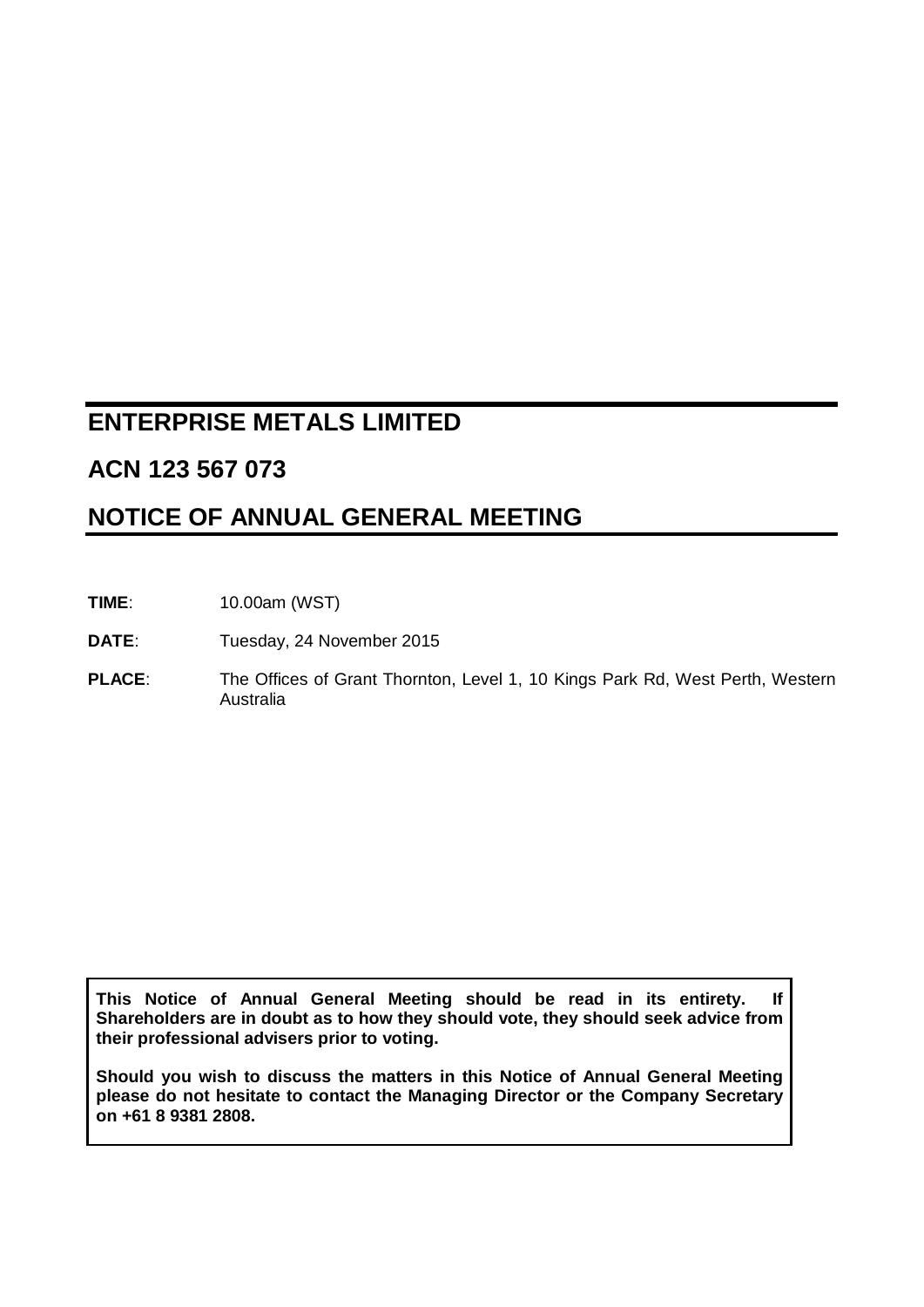# **ENTERPRISE METALS LIMITED ACN 123 567 073 NOTICE OF ANNUAL GENERAL MEETING**

Notice is hereby given that the Annual General Meeting of the Shareholders of Enterprise Metals Limited ("Enterprise" or "the Company") will be held as follows:

**TIME: 10.00am (WST)**

**DATE: Tuesday, 24 November 2015**

**LOCATION: The Offices of Grant Thornton, Level 1, 10 Kings Park Rd, West Perth, Western Australia**

**This Notice of Annual General Meeting should be read in its entirety. If Shareholders are in doubt as to how they should vote, they should seek advice from their professional advisers without delay.**

#### **If you wish to discuss any aspects of this document with the Company, please contact the Managing Director or the Company Secretary on +61 8 9381 2808.**

Words and phrases used in the Resolutions are defined in Section 9 of the accompanying Explanatory Statement and these words and phrases have the same meaning in this Notice of Annual General Meeting as defined in the Explanatory Statement.

#### **AGENDA**

### **ORDINARY BUSINESS**

#### **Financial Statements and Reports**

To receive and consider the annual financial report of the Company for the financial year ended 30 June 2015 including the declaration of the Directors, the Directors' report, the Remuneration Report and the auditor's report.

#### **Resolution 1 - Adoption of Remuneration Report**

To consider and, if thought fit, to pass, the following resolution as a **non-binding** resolution:

**"That, for the purpose of section 250R(2) of the Corporations Act, approval is given for the adoption of the Remuneration Report as contained in the Company's annual financial report for the financial year ended 30 June 2015."**

*Note: Pursuant to section 250R(3) of the Corporations Act, the vote on this Resolution is advisory only and does not bind the Directors or the Company.*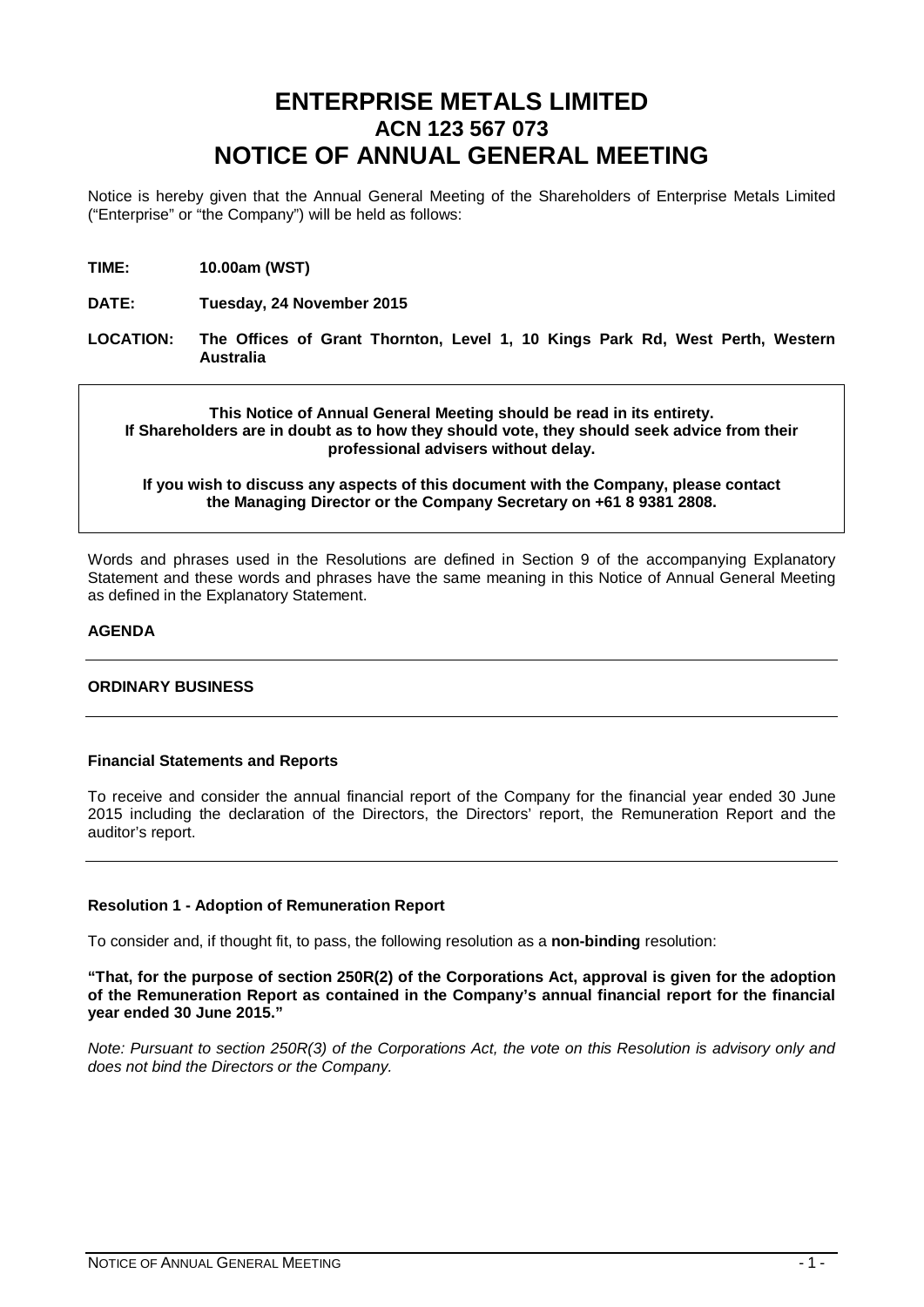

### **Voting Exclusion Statement**

A vote on this Resolution must not be cast (in any capacity) by or on behalf of any of the following persons:

- (a) a member of the Key Management Personnel, details of whose remuneration are included in the Remuneration Report; or
- (b) a Closely Related Party of such a member.

However, a person described above may vote on this Resolution if:

- (c) the person is acting as proxy and the proxy form specifies how the proxy is to vote, and the vote is not cast on behalf of a person who is otherwise excluded from voting on this Resolution as described in sub-paragraphs (a) or (b) above; or
- (d) the person is the chair of the Annual General Meeting voting an undirected proxy which expressly authorises the chair to vote the proxy on a resolution connected with the remuneration of a member of Key Management Personnel.

#### **Resolution 2 - Re-election of Director – Dr Allan Trench**

To consider and, if thought fit, to pass, the following resolution as an ordinary resolution:

**"That Dr Allan Trench a Director of the Company who retires by rotation in accordance with clause 16.4(a) of the Company's Constitution and Listing Rule 14.4 and, being eligible, offers himself for reelection, be re-elected as a Director of the Company."**

#### **Resolution 3 - Ratification of Share Placement**

To consider and, if thought fit, to pass, with or without amendment, the following Resolution as an ordinary resolution:

**"That pursuant to ASX Listing Rule 7.4, the issue on 10 August 2015 of 20,176,971 Shares at an issue price of \$0.033 per Share on the terms and conditions set out in the Explanatory Statement be ratified."**

#### **Voting Exclusion Statement**

The Company will disregard any votes cast on this Resolution by a person who participated in the issue and an Associate of those persons.However, the Company will not disregard a vote if (a) it is cast by the person as proxy for a person who is entitled to vote, in accordance with the directions on the Proxy Form or (b) it is cast by the person chairing the General Meeting as proxy for a person who is entitled to vote, in accordance with a direction on the Proxy Form to vote as the proxy decides.

#### **Resolution 4 - Ratification of Option Issue**

To consider and, if thought fit, to pass, with or without amendment, the following Resolution as an ordinary resolution:

**"That pursuant to ASX Listing Rule 7.4, the issue on 10 August 2015 of 2,000,000 Options on the terms and conditions set out in the Explanatory Statement be ratified."**

#### **Voting Exclusion Statement**

The Company will disregard any votes cast on this Resolution by a person who participated in the issue and an Associate of those persons.However, the Company will not disregard a vote if (a) it is cast by the person as proxy for a person who is entitled to vote, in accordance with the directions on the Proxy Form or (b) it is cast by the person chairing the General Meeting as proxy for a person who is entitled to vote, in accordance with a direction on the Proxy Form to vote as the proxy decides.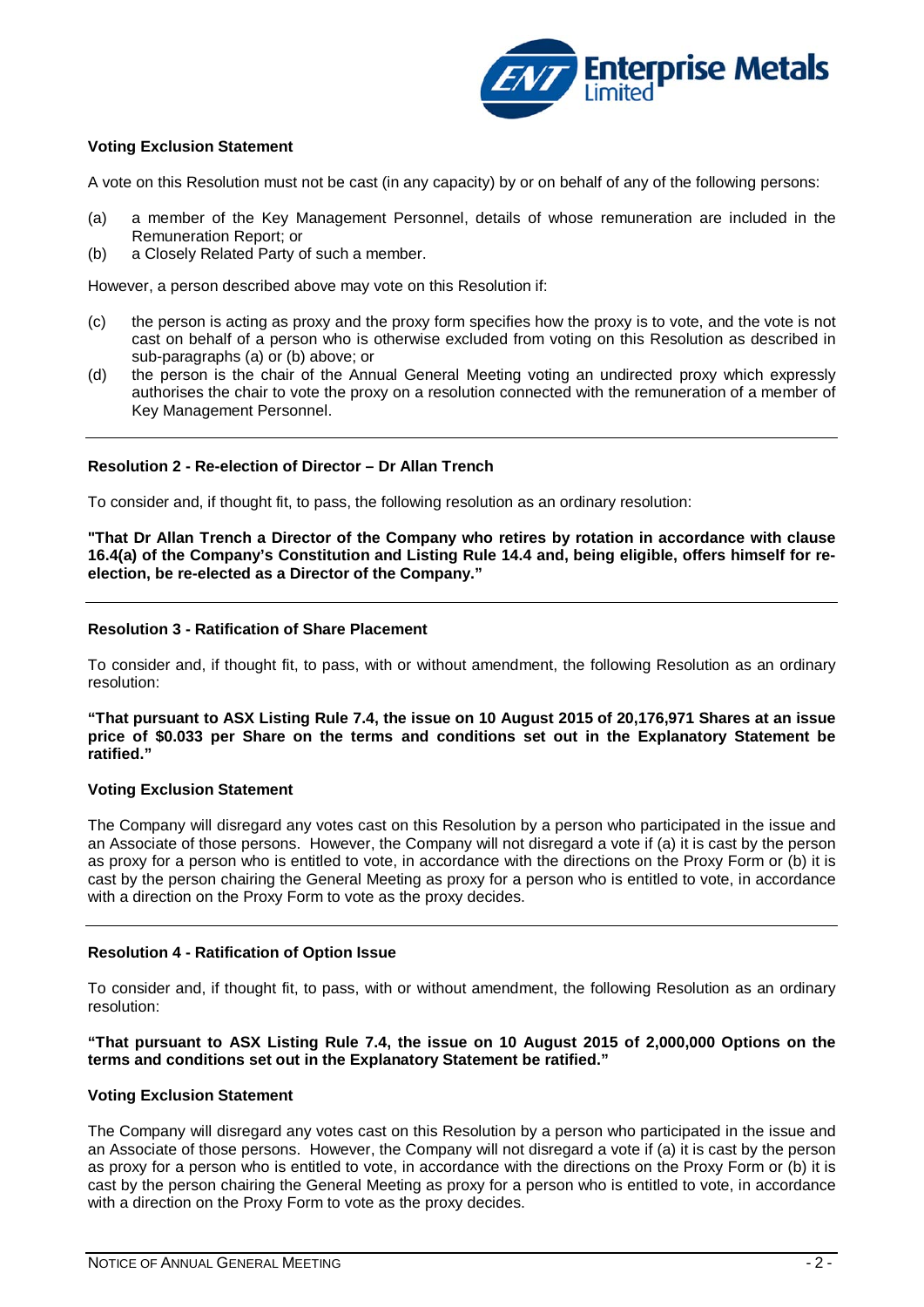

#### **Resolution 5 - Approval of Issue of Shares in Lieu of Outstanding Director's Fees to Dr Jingbin Wang (or his nominee)**

To consider and, if thought fit, to pass, with or without amendment, the following Resolution as an ordinary resolution:

**"That for the purposes of ASX Listing Rule 10.11, approval is given for the Company to issue 875,000 Shares in lieu of outstanding director's fees to Dr Jingbin Wang or his nominee on the terms and conditions set out in the Explanatory Statement."**

#### **Voting Exclusion Statement**

The Company will disregard any votes cast on this Resolution by Dr Wang and any associate of Dr Wang. However, the Company need not disregard a vote if (a) it is cast by a person as proxy for a person who is entitled to vote, in accordance with the directions on the proxy form or (b) it is cast by the person chairing the meeting as proxy for a person who is entitled to vote, in accordance with a direction on the proxy form to vote as the proxy decides.

The Company will also disregard any votes cast on this Resolution by any member of the Key Management Personnel or their Closely Related Parties as proxy for another person where the Proxy Form does not specify how the proxy is to vote, with the exception that votes cast by the Chairman as proxy appointed in writing, in accordance with a direction on the Proxy Form to vote as the proxy decides, will not be excluded.

**Resolution 6 - Approval of Issue of Shares in Lieu of Outstanding Director's Fees to Dr Allan Trench (or his nominee)**

To consider and, if thought fit, to pass, with or without amendment, the following Resolution as an ordinary resolution:

**"That for the purposes of ASX Listing Rule 10.11, approval is given for the Company to issue 625,000 Shares in lieu of outstanding director's fees to Dr Allan Trench or his nominee on the terms and conditions set out in the Explanatory Statement."**

#### **Voting Exclusion Statement**

The Company will disregard any votes cast on this Resolution by Dr Trench and any associate of Dr Trench. However, the Company need not disregard a vote if (a) it is cast by a person as proxy for a person who is entitled to vote, in accordance with the directions on the proxy form or (b) it is cast by the person chairing the meeting as proxy for a person who is entitled to vote, in accordance with a direction on the proxy form to vote as the proxy decides.

The Company will also disregard any votes cast on this Resolution by any member of the Key Management Personnel or their Closely Related Parties as proxy for another person where the Proxy Form does not specify how the proxy is to vote, with the exception that votes cast by the Chairman as proxy appointed in writing, in accordance with a direction on the Proxy Form to vote as the proxy decides, will not be excluded.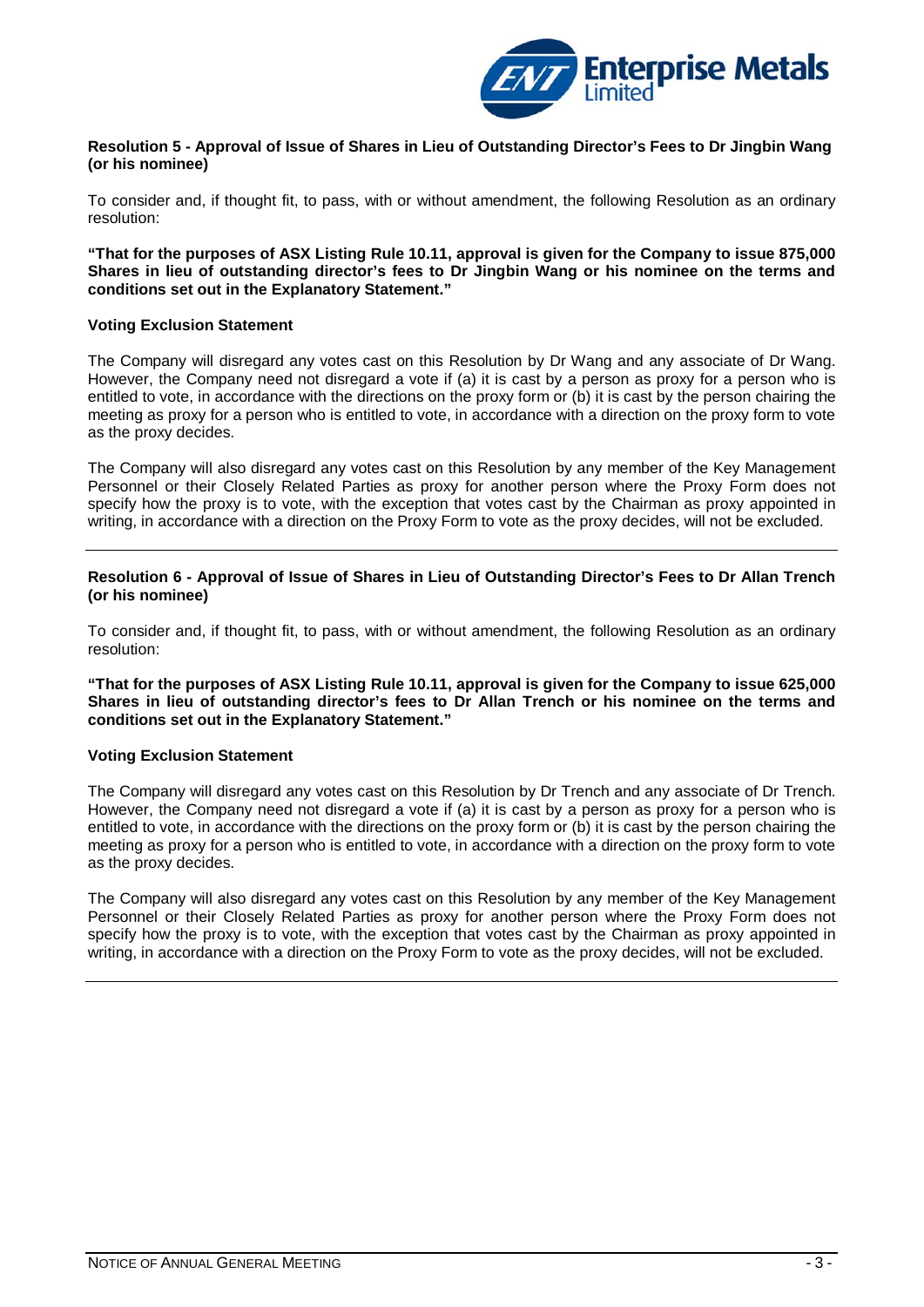

#### **Resolution 7 - Approval of 10% Placement Facility**

To consider and, if thought fit, to pass, the following resolution as a special resolution:

**"That, pursuant to ASX Listing Rule 7.1A, approval be given to issue Equity Securities up to 10% of the issued capital of the Company (at the time of issue) calculated in accordance with the formula prescribed in Listing Rule 7.1A.2 and on the terms and conditions set out in the Explanatory Statement."**

#### **Voting Exclusion Statement**

The Company will disregard any votes cast on this Resolution by a person who may participate in the proposed issue and a person who might obtain a benefit except a benefit solely in the capacity of a holder of Shares if this Resolution is passed and any Associates of those persons. However, the Company will not disregard a vote if (a) it is cast by the person as proxy for a person who is entitled to vote, in accordance with the directions on the Proxy Form or (b) it is cast by the person chairing the Annual General Meeting as proxy for a person who is entitled to vote, in accordance with a direction on the Proxy Form to vote as the proxy decides.

#### **Questions and Comments**

The Chairman will allow a reasonable opportunity for Shareholders to ask questions about or make comments on the management of the Company.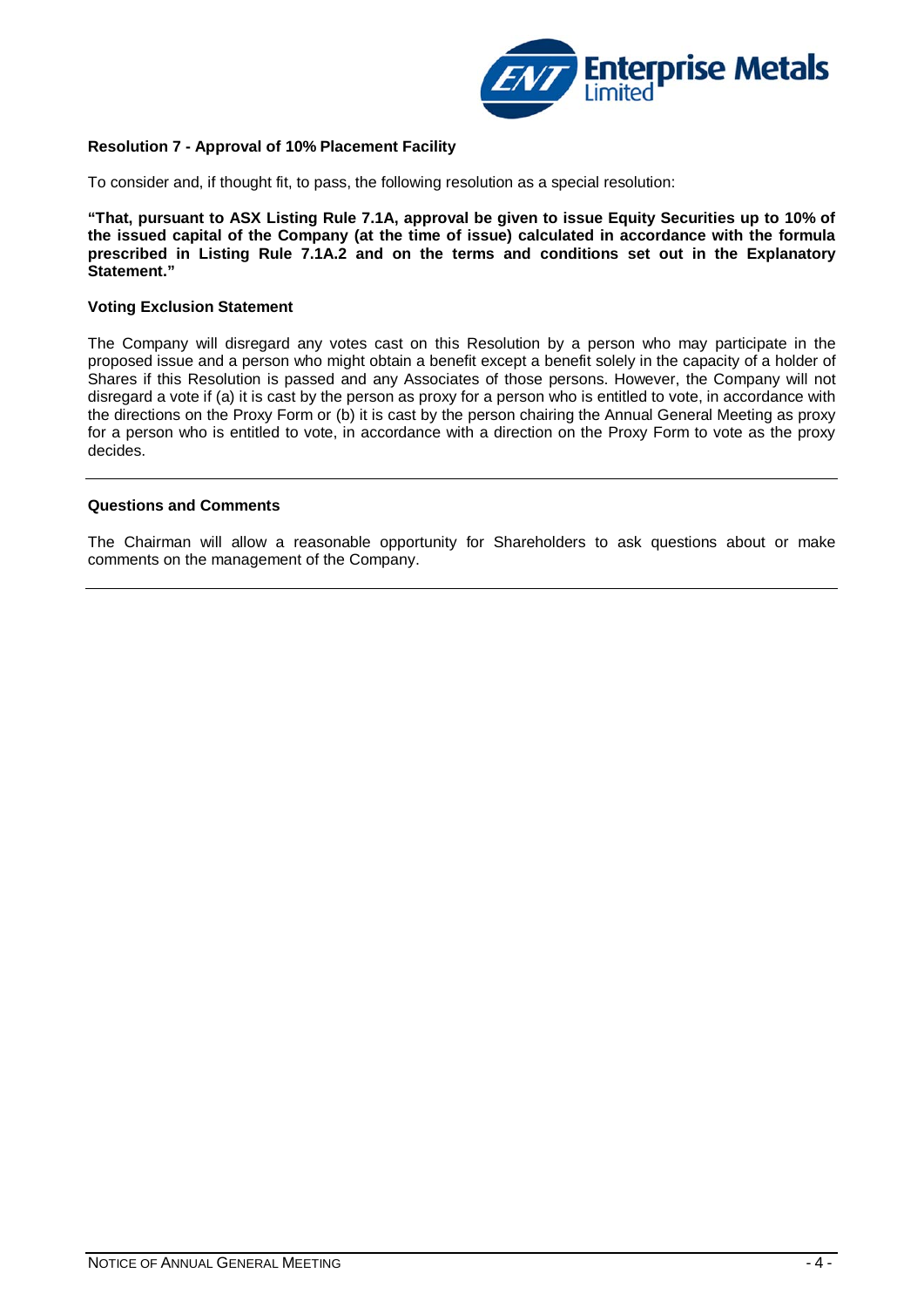

### **EXPLANATORY STATEMENT**

Shareholders are referred to the Explanatory Statement accompanying and forming part of this Notice of Annual General Meeting for further explanation of the Resolutions.

### **PROXIES**

Members are encouraged to attend the meeting, but if you are unable to attend the meeting, we encourage you to complete and return the enclosed Proxy Form.

In accordance with section 249L of the Corporations Act, Shareholders are advised that:

- each Shareholder has the right to appoint a proxy;
- the proxy need not be a Shareholder of the Company; and
- a Shareholder who is entitled to cast two or more votes may appoint two proxies and may specify the proportion or number of votes each proxy is appointed to exercise.

To vote by proxy, please complete and sign the enclosed Proxy Form and return by:

- delivering it to Enterprise Metals Limited, Suite 2, 91 Hay Street, Subiaco, Western Australia;
- posting it to Enterprise Metals Limited, PO Box 8308, Subiaco East WA 6008, Australia; or
- faxing it to the Company on facsimile number +61 8 9381 5545.

To be effective, a Proxy Form and, if the Proxy Form is signed by the shareholder's attorney, the authority under which the appointment is signed (or a certified copy of that authority) must be received by the Company not later than 48 hours before the time specified for the commencement of the Annual General Meeting.

#### **CORPORATE REPRESENTATIVES**

A body corporate that is a Shareholder, or which has been appointed as proxy, may appoint an individual to act as its representative at the Annual General Meeting. The appointment must comply with the requirements of section 250D of the Corporations Act. The representative should bring to the meeting evidence of his or her appointment, including any authority under which it is signed, unless it has previously been given to the Company.

## **DATE FOR DETERMINING HOLDERS OF SHARES**

In accordance with Regulation 7.11.37 of the *Corporations Regulations 2001* (Cth), the Directors have set a date to determine the identity of those entitled to attend and vote at the Annual General Meeting. For the purposes of determining voting entitlements at the Annual General Meeting, Shares will be taken to be held by the persons who are registered as holding at 10.00am (WST) on 22 November 2015. Accordingly, transactions registered after that time will be disregarded in determining entitlements to attend and vote at the Annual General Meeting.

Dated this 19 October 2015

By order of the Board

Susan Hunter Company Secretary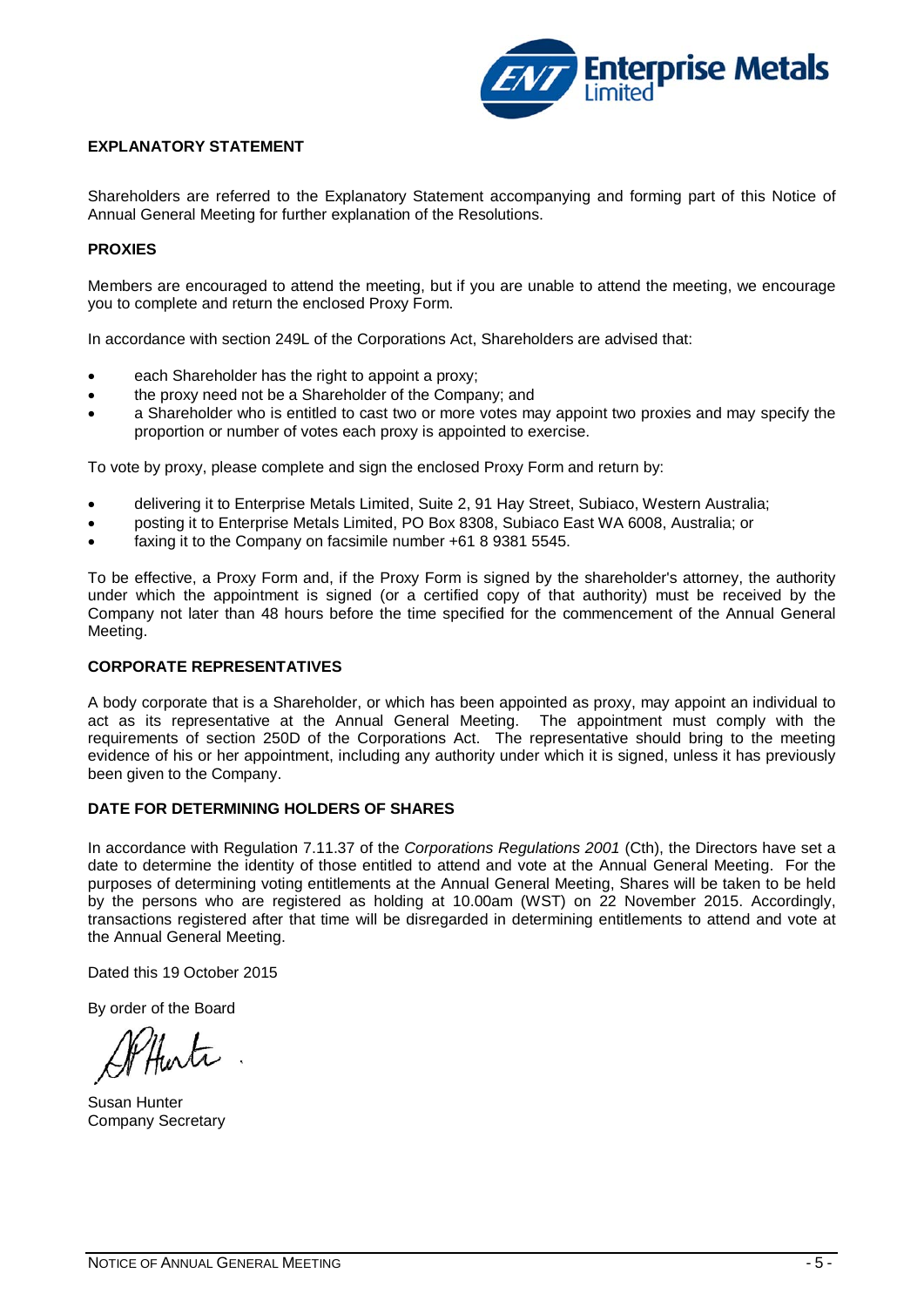## **ENTERPRISE METALS LIMITED ACN 123 567 073**

# **EXPLANATORY STATEMENT TO SHAREHOLDERS**

## **1. ACTION TO BE TAKEN BY SHAREHOLDERS**

This Explanatory Statement sets out information about the Resolutions to be considered by the Shareholders at the Annual General Meeting. Defined terms used in this Explanatory Statement are set out in Section 9. Accompanying this Explanatory Statement is the Notice of Annual General Meeting convening the Annual General Meeting and a Proxy Form.

Shareholders are encouraged to attend and vote on the Resolutions to be put to the Annual General Meeting. If a Shareholder is not able to attend and vote at the Annual General Meeting, the Shareholder may complete the Proxy Form and return it not later than 48 hours before the time specified for the commencement of the Annual General Meeting.

### **2. ANNUAL FINANCIAL REPORTS**

The Corporations Act requires the Company's financial statements and reports of the Directors and of the auditor for the year ended 30 June 2015 to be laid before the Annual General Meeting. The financial statements and the reports of the Directors and of the auditor are contained in the Company's 2015 Annual Report, a copy of which is available on the Company's website at www.enterprisemetals.com.au.

Whilst no Resolution is required in relation to this item, Shareholders should consider the documents and raise any matters of interest with the Directors when this item is being considered.

A representative from the Company's auditors will be invited to the meeting and Shareholders will have an opportunity to ask the auditor questions in relation to the conduct of the audit, the auditor's report, the Company's accounting policies and the independence of the auditor.

#### **3. RESOLUTION 1: ADOPTION OF REMUNERATION REPORT**

The Remuneration Report is required to be considered for adoption in accordance with section 250R of the Corporations Act. The Remuneration Report sets out the Company's remuneration arrangements for the Directors and senior management of the Company. The Remuneration Report is part of the Directors' Report contained in the annual financial report of the Company for the financial year ending 30 June 2015.

A reasonable opportunity will be given for the discussion of the Remuneration Report at the Annual General Meeting. Shareholders should note that the vote on this Resolution is advisory only and does not bind the Company or the Directors.

If at least 25% of the votes cast on the Resolution are voted against adoption of the Remuneration Report at the Annual General Meeting, and then again at the Company's 2016 annual general meeting, the Company will be required to put to Shareholders a resolution proposing the calling of an extraordinary general meeting to consider the appointment of Directors of the Company ("Spill Resolution"). If more than 50% of Shareholders vote in favour of the Spill Resolution, the Company must convene the extraordinary general meeting ("Spill Meeting") within 90 days of the Company's 2016 annual general meeting. All of the Directors who were in office when the Company's 2015 Directors' Report was approved, other than the Managing Director of the Company, will cease to hold office immediately before the end of the Spill Meeting but may stand for re-election at the Spill Meeting. Following the Spill Meeting those persons whose election or reelection as Directors is approved will be the Directors of the Company.

The Company's Shareholders have approved the Remuneration Report at each previous annual general meeting.

A Spill Resolution will not be required at this Annual General Meeting as the votes against the Remuneration Report at the Company's 2014 annual general meeting were less than 25%.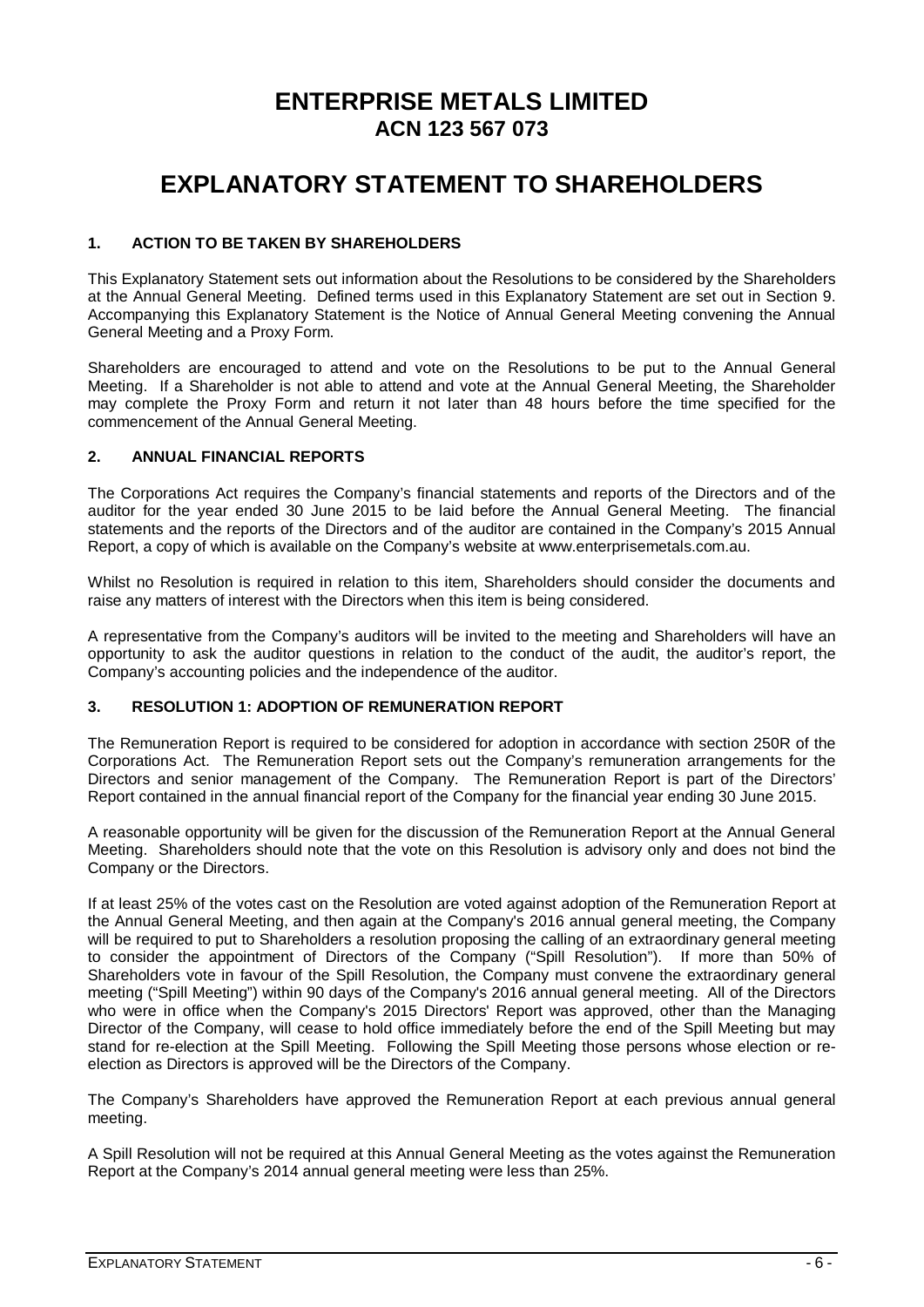

The Chairman intends to exercise all undirected proxies in favour of Resolution 1. If the Chairman of the Annual General Meeting is appointed as your proxy and you have not specified the way the Chairman is to vote on Resolution 1, by signing and returning the Proxy Form, the Shareholder is considered to have provided the Chairman with an express authorisation for the Chairman to vote the proxy in accordance with the Chairman's intention.

## **4. RESOLUTION 2: RE-ELECTION OF DIRECTOR – DR ALLAN TRENCH**

Clause 16.4(a) of the Constitution requires that at the Company's annual general meeting in every year, onethird of the Directors, except the Managing Director, must retire from office provided that no Director may hold office without re-election past the third AGM following the Director's appointment or 3 years, whichever is longer. The Directors to retire at an annual general meeting are those who have been longest in office since their last appointment, but, as between persons who became Directors on the same day, those to retire shall (unless they otherwise agreed amongst themselves) be determined by drawing lots. A Director who retires by rotation under clause 16.4(a) of the Constitution is eligible for re-election.

In accordance with clause 16.4(a) of the Constitution and ASX Listing Rule 14.4, Dr Allan Trench is required to retire and being eligible for election, offers himself for re-election.

Dr Allan Trench is a mineral economist, geophysicist and business management consultant with a BSc (Hons) Geology from the Royal School of Mines, London, a Ph.D (Geophysics) from Glasgow University, an MBA (Distinction) from Oxford University and an MSc (Distinction) in Mineral Economics from the WA School of Mines (WASM). His former roles include management of nickel and gold/base metal exploration teams in the Yilgarn region of WA, initially for WMC and subsequently for a group of junior ASX listed companies. From 2002 Dr Trench worked as a business consultant for McKinsey and Company, then as a manager at KCGM Pty Ltd and Woodside Petroleum, and more lately as a consultant with CRU Group, providing business analysis and intelligence on the global mining and metals and markets. He is currently Adjunct Professor (Spatial Sciences) at WASM Curtin University, Research Professor Progressive Risk & Value Centre for Exploration Targeting at the University of Western Australia and Professor Department of Energy & Mineral Economics at Curtin University's Graduate School of Business. He is also non-executive independent director of a number of emerging overseas and Australian-listed resources companies including ASX listed Pioneer Resources Limited, Hot Chili Limited and Emmerson Resources Limited.

Dr Trench is Chairman of the Audit & Risk Committee and Chairman of the Remuneration and Nomination Committee.

Dr Trench was appointed as a non-executive Director of Enterprise on 3 April 2012.

The Board unanimously supports the re-election of Dr Trench.

#### **5. RESOLUTION 3: RATIFICATION OF SHARE PLACEMENT**

On 10 August 2015, the Company issued a total of 20,176,971 Shares at an issue price of \$0.033 per Share. 19,696,971 Shares were issued pursuant to a private placement to strategic, professional and sophisticated investors as announced to ASX on 31 July 2015 raising approximately \$650,000 (before costs). 480,000 Shares were issued in consideration of services rendered by a contractor to the Company.

The Company issued these Shares under its available placement capacity pursuant to Listing Rule 7.1.

Resolution 3 seeks Shareholder approval pursuant to Listing Rule 7.4 to ratify the issue of the 20,176,971 Shares issued on 10 August 2015 pursuant to Listing Rule 7.1.

Under Chapter 7 of the Listing Rules there are limitations on the capacity of a company to enlarge its capital by the issue of equity securities without shareholder approval. Listing Rule 7.1 provides that a company must not, subject to certain exceptions, issue during any 12 month period any equity securities, including securities with rights of conversion to equity (such as Options), if the number of those securities exceeds 15% of the number of ordinary shares on issue at the commencement of that 12 month period.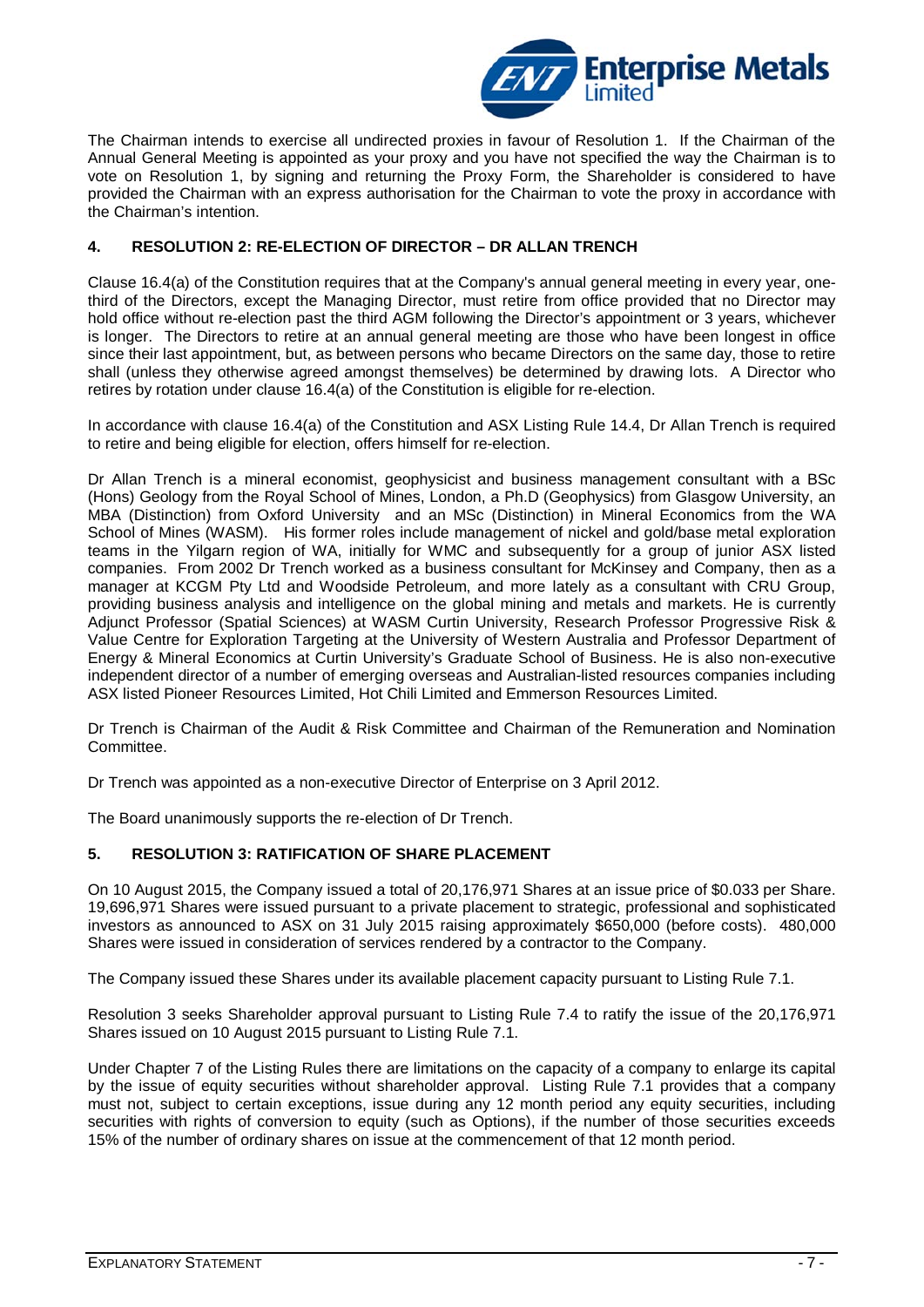

Listing Rule 7.4 provides however that an issue under Listing Rule 7.1 is treated as having been made with Shareholder approval if each of the following applies:

- the issue did not breach Listing Rule 7.1; and
- Shareholders subsequently approve it.

This placement of Shares was within the Company's 15% limit and subsequent approval under Listing Rule 7.4 is now being sought in order to reinstate the 15% limit.

In accordance with Listing Rule 7.5 the following information is provided in relation to Resolution 3:

#### **Number of Shares Issued**: 20,176,971 Shares.

**Issue Price**: \$0.033 per Share.

**Terms**: The Shares rank equally in all respects with the existing Shares on issue.

**Allottees**: 19,696,971 Shares were issued to strategic, professional and sophisticated investors. 480,000 Shares were issued to a contractor to the Company. The allottees were not Related Parties of the Company. **Use of Funds**: The funds raised from the placement are being used to progress copper-gold exploration at the Company's Doolgunna project.

**Date of Issue**: 10 August 2015.

**Voting Exclusion**: An appropriate voting exclusion statement is included in the Notice of Annual General Meeting.

The Directors recommend that the Shareholders vote in favour of this Resolution.

#### **6. RESOLUTION 4: RATIFICATION OF OPTION ISSUE**

On 10 August 2015, the Company issued a total of 2,000,000 Options in consideration of consultancy investor relations services provided to the Company. The Options were issue for no monetary consideration.

The Company issued these Options under its available placement capacity pursuant to Listing Rule 7.1.

Resolution 4 seeks Shareholder approval pursuant to Listing Rule 7.4 to ratify the issue of the 2,000,000 Options issued on 10 August 2015 pursuant to Listing Rule 7.1.

Under Chapter 7 of the Listing Rules there are limitations on the capacity of a company to enlarge its capital by the issue of equity securities without shareholder approval. Listing Rule 7.1 provides that a company must not, subject to certain exceptions, issue during any 12 month period any equity securities, including securities with rights of conversion to equity (such as options), if the number of those securities exceeds 15% of the number of ordinary shares on issue at the commencement of that 12 month period.

Listing Rule 7.4 provides however that an issue under Listing Rule 7.1 is treated as having been made with Shareholder approval if each of the following applies:

- the issue did not breach Listing Rule 7.1; and
- Shareholders subsequently approve it.

This issue of Options was within the Company's 15% limit and subsequent approval under Listing Rule 7.4 is now being sought in order to reinstate the 15% limit.

In accordance with Listing Rule 7.5 the following information is provided in relation to Resolution 4:

#### **Number of Options Issued**: 2,000,000 Options.

**Issue Price**: The Options were issued for no monetary consideration. The 2,000,000 Options were issued in consideration of consultancy investor relations services provided to the Company.

**Terms**: The Options are exercisable at \$0.05 each on or before 10 August 2017. The full terms and conditions of the Options are included as Annexure A to this Notice of Annual General Meeting.

**Allottees**: The 2,000,000 Options were issued to nominees of an investor relations consultant of the Company. The allottees were not Related Parties of the Company.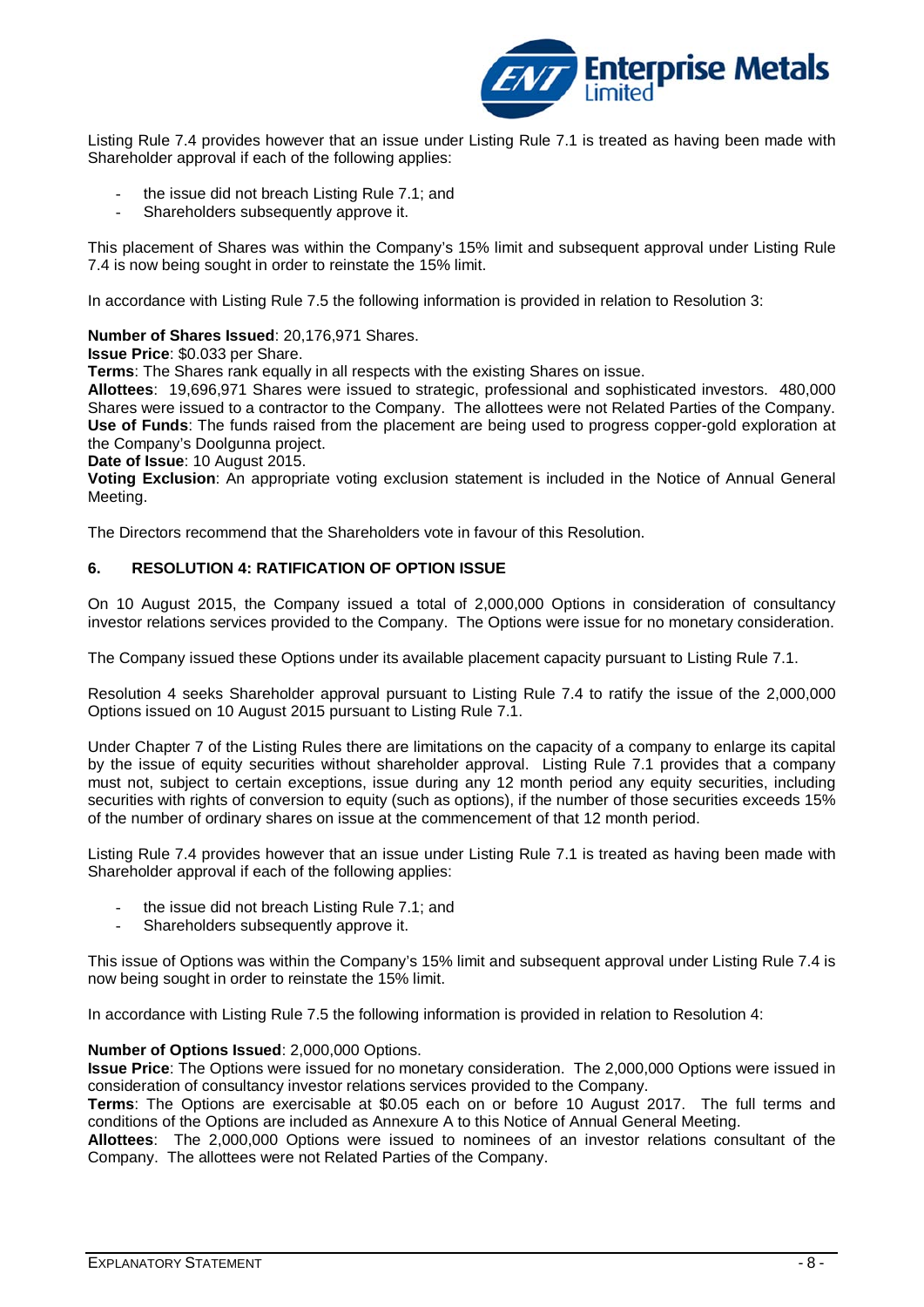

**Use of Funds**: No funds were raised through issue of the Options. Any funds raised by exercise of Options in future will be used to further the Company's targeted exploration initiatives and provide additional working capital.

**Date of Issue**: 10 August 2015.

**Voting Exclusion**: An appropriate voting exclusion statement is included in the Notice of Annual General Meeting.

The Directors recommend that the Shareholders vote in favour of this Resolution.

#### **7. RESOLUTIONS 5 AND 6: APPROVAL OF ISSUE OF SHARES IN LIEU OF OUTSTANDING DIRECTORS' FEES TO DR JINGBIN WANG AND DR ALLAN TRENCH**

#### **7.1 Background**

Resolutions 5 and 6 seek Shareholder approval in accordance with Listing Rule 10.11 for issue of a total of 1,500,000 Shares to Enterprise Directors Dr Wang and Dr Trench (or their nominees). This issue of Shares provides a means by which the Company can satisfy 50% of the outstanding Directors' fees for the period 1 January 2015 to 31 December 2015 owed to Dr Wang and Dr Trench thereby preserving the Company's cash resources for application in other areas.

#### **7.2 Details of Shares to be issued**

It is proposed under Resolutions 5 and 6 that a total of 1,500,000 Shares be issued to Dr Wang and Dr Trench (or their nominees) in lieu of outstanding Directors' fees as set out in the table below. The Shares are proposed to be issued for a deemed issue price of \$0.032 per Share representing the five day volume weighted average market price (VWAP) for the Company's Shares calculated over the five trading days on which trades in the Company's Shares occurred immediately before the date of this Notice of Annual General Meeting. This issue of Shares will satisfy 50% of the Directors' fees owed to Dr Wang and Dr Trench for the period 1 January 2015 to 31 December 2015. The remaining 50% has already been paid/will be paid to the Directors in cash. The number of Shares proposed to be issued to each Director is equal to the amount of Directors' fees outstanding divided by the deemed issue price of \$0.032 per Share.

| <b>Name</b>  | <b>Director Fees</b><br>Outstanding | <b>Deemed Issue Price per</b><br><b>Share</b> | <b>Maximum Number of</b><br><b>Shares to be Issued</b> |
|--------------|-------------------------------------|-----------------------------------------------|--------------------------------------------------------|
| Jingbin Wang | \$28,000.00                         | \$0.032                                       | 875,000                                                |
| Allan Trench | \$20,000.00                         | \$0.032                                       | 625,000                                                |

**<sup>1</sup>**The deemed issue price is equal to the five day VWAP for the Company's Shares calculated over the five trading days on which trades in the Company's Shares occurred immediately before the date of this Notice of Annual General Meeting.

#### **7.3 Reason approval required**

Shareholder approval is required under Listing Rule 10.11 because the current Directors Dr Wang and Dr Trench are Related Parties of the Company.

Listing Rule 10.11 provides that a company must not issue equity securities to a Related Party without the approval of shareholders. Pursuant to Listing Rule 7.2 exception 14, where approval under Listing Rule 10.11 is obtained, approval is not required under Listing Rule 7.1 and the issue of securities will not be included in the Company's 15% limit.

#### **7.4 Specific information required by Listing Rule 10.13**

In accordance with Listing Rule 10.13 the following information is provided in relation to Resolutions 5 and 6:

**Maximum Number of Shares to be Issued**: A maximum of 1,500,000 Shares are proposed to be issued, comprising the following: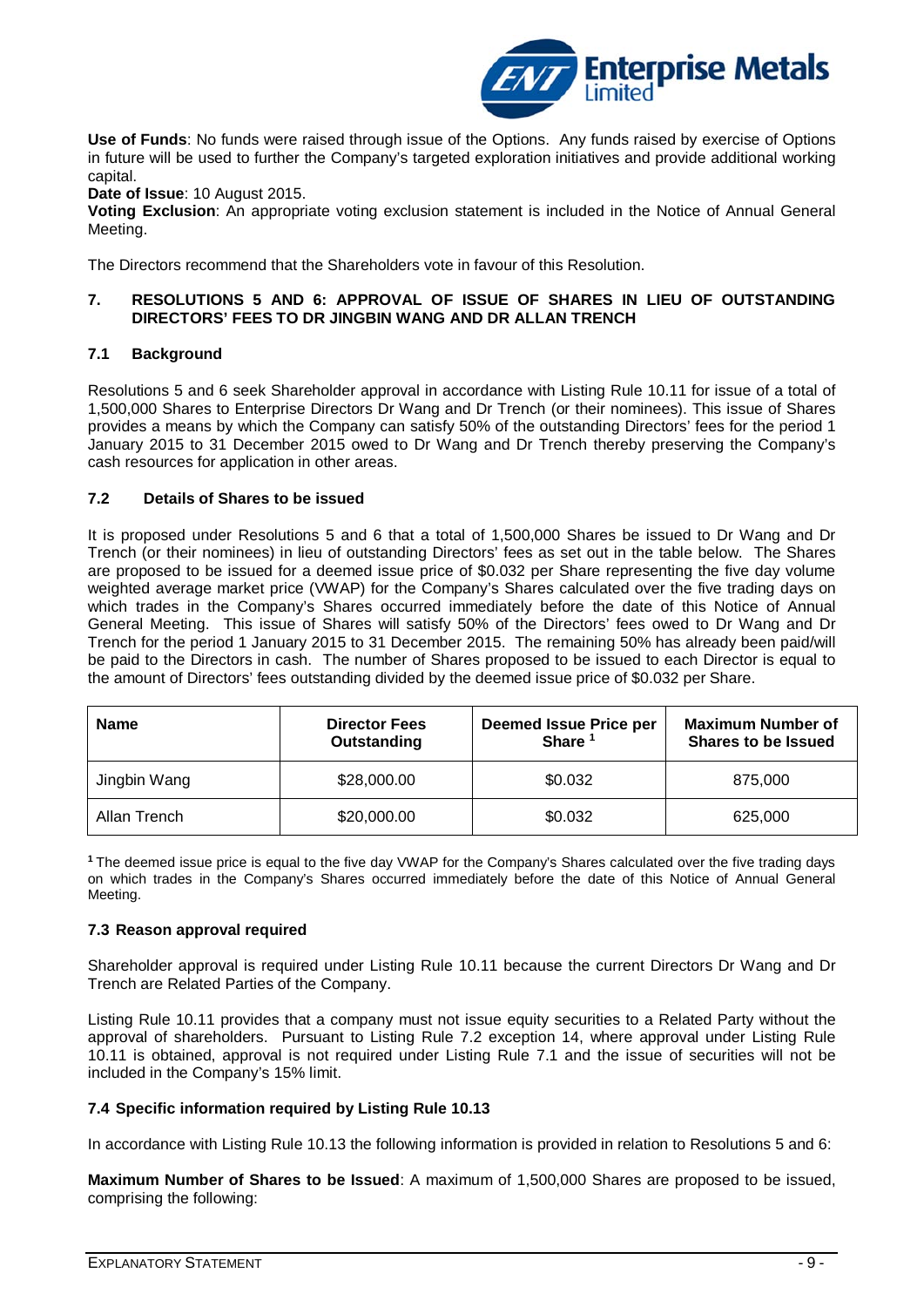

(a) 875,000 Shares to be issued to Dr Wang (or nominee) pursuant to Resolution 5; and

(b) 625,000 Shares to be issued to Dr Trench (or nominee) pursuant to Resolution 6.

**Issue Price**: The Shares will be issued for a deemed issue price of \$0.032 per Share being the five day VWAP for the Company's Shares calculated over the five trading days on which trades in the Company's Shares occurred immediately before the date of this Notice of General Meeting.

**Relationship with the Company**: The Shares to be issued pursuant to Resolutions 5 and 6 are to be issued to Dr Wang and Dr Trench (or their respective nominees), each of whom are Directors of the Company.

**Terms:** The Shares to be issued will rank equally in all respects with the existing Shares on issue. The Company will apply to ASX for official quotation of the Shares.

**Intended Use of Funds**: The Shares are being issued at a deemed issue price of \$0.032 per Share in lieu of 50% of Dr Wang's and Dr Trench's Directors' fees for the period 1 January 2015 to 31 December 2015 amounting to \$28,000.00 for Dr Wang and \$20,000.00 for Dr Trench and consequently no funds will be raised by the issue. The issue of Shares provides a means by which the Company can satisfy 50% of Dr Wang's and Dr Trench's Directors' fees for the period 1 January 2015 to 31 December 2015 whilst preserving the Company's cash resources for application in other areas.

**Date of Issue**: The issue of Shares under Resolutions 5 and 6 will occur no later than 1 month after approval of the Resolution or such later date to the extent permitted by an ASX waiver of the Listing Rules.

**Voting Exclusion**: An appropriate voting exclusion statement for Resolutions 5 and 6 is included in the Notice of Annual General Meeting.

Other than the information above and otherwise in this Explanatory Statement, the Company believes that there is no other information that would be reasonably required by Shareholders to consider Resolutions 5 and 6.

Given Dr Wang and Dr Trench, Directors of the Company, have an interest in Resolutions 5 and 6, they believe it inappropriate to make a recommendation on the Resolutions. Managing Director, Dermot Ryan, recommends shareholders vote in favour of Resolutions 5 and 6.

#### **8. RESOLUTION 7: APPROVAL OF 10% PLACEMENT CAPACITY**

ASX Listing Rule 7.1A enables eligible entities to issue Equity Securities up to 10% of their issued capital though placements over a 12 month period after the annual general meeting ("10% Placement Facility"). The 10% Placement Facility is in addition to the Company's 15% placement capacity under Listing Rule 7.1.

An eligible entity for the purposes of Listing Rule 7.1A is an entity that is not included in the S&P/ASX 300 Index and has a market capitalisation of \$300 million or less. Based on the number of Shares on issue as at 19 October 2015 and the closing price of the Company's Shares on the ASX on 16 October 2015 of \$0.032 per Share, the Company's market capitalisation is approximately \$9.4 million. The Company is an eligible entity.

The Company is now seeking Shareholder approval by way of a special resolution to have the ability to issue Equity Securities under the 10% Placement Facility.

The exact number of Equity Securities to be issued under the 10% Placement Facility will be determined in accordance with the formula prescribed in Listing Rule 7.1A2 (set out below).

The Company intends to use the funds raised under the 10% Placement Facility towards for continued exploration at the Company's multi-commodity tenement portfolio and/or for general working capital. In addition, the Company may use the cash consideration for the acquisition of new assets and investments.

The Directors recommend that the Shareholders vote in favour of this Resolution.

#### **8.1 Description of Listing Rule 7.1A**

#### **(a) Shareholder approval**

The ability to issue Equity Securities under the 10% Placement Facility is subject to Shareholder approval by way of a special resolution at an annual general meeting.

#### **(b) Equity Security**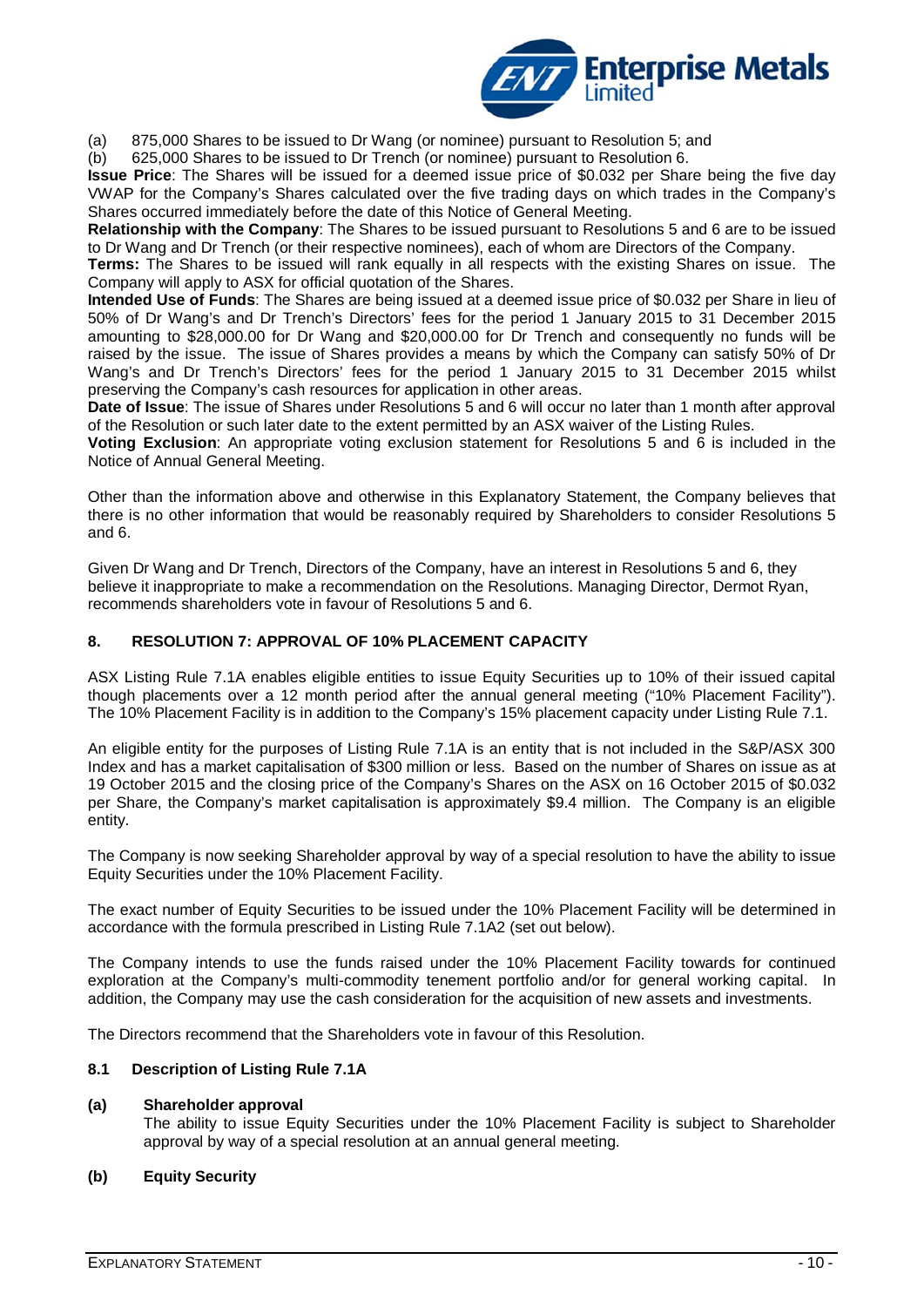

Any Equity Securities issued under the 10% Placement Facility must be in the same class as an existing quoted class of Equity Securities of the Company.

As at the date of this Notice of Annual General Meeting, the Company has one class of Equity Security, being Shares.

#### **(c) Formula for calculating 10% Placement Facility**

Listing Rule 7.1A.2 provides that eligible entities which have obtained shareholder approval at an annual general meeting may issue or agree to issue, during the 12 month period after the date of the annual general meeting, a number of Equity Securities calculated in accordance with the following formula:

### **(A x D) – E**

**A** is the number of fully paid ordinary shares on issue 12 months before the date of issue or agreement:

- (a) plus the number of fully paid ordinary shares issued in the 12 months under an exception in Listing Rule 7.2;
- (b) plus the number of partly paid shares that became fully paid in the 12 months;
- (c) plus the number of fully paid ordinary shares issued in the 12 months with approval of holders of shares under Listing Rule 7.1 and 7.4. This does not include an issue of fully paid ordinary shares under the entity's 15% placement capacity without shareholder approval;

(d) less the number of fully paid shares cancelled in the 12 months.

Note that A has the same meaning in Listing Rule 7.1 when calculating an entity's 15% placement capacity.

#### **D** is 10%.

**E** is the number of Equity Securities issued or agreed to be issued under Listing Rule 7.1A.2 in the 12 months before the date of the issue or agreement to issue that are not issued with the approval of shareholders under Listing Rule 7.1 or 7.4.

#### **(d) Listing Rule 7.1 and Listing Rule 7.1A**

The ability of an entity to issue Equity Securities under Listing Rule 7.1A is in addition to the entity's 15% placement capacity under Listing Rule 7.1.

The actual number of Equity Securities that the Company will have capacity to issue under Listing Rule 7.1A will be calculated at the date of issue of the Equity Securities in accordance with the formula prescribed in Listing Rule 7.1A.2 (set out above).

#### **(e) Minimum Issue Price**

The issue price of Equity Securities issued under Listing Rule 7.1A must be not less than 75% of the VWAP of Equity Securities in the same class calculated over the 15 Trading Days on which trades were recorded in that class immediately before:<br>(i) the date on which the price at which the

- the date on which the price at which the Equity Securities are to be issued is agreed; or
- (ii) if the Equity Securities are not issued within 5 Trading Days of the date in paragraph (i) above, the date on which the Equity Securities are issued.

#### **(f) 10% Placement Period**

Shareholder approval of the 10% Placement Facility under Listing Rule 7.1A is valid from the date of the annual general meeting at which the approval is obtained and expires on the earlier to occur of:

- (i) the date that is 12 months after the date of the annual general meeting at which the approval is obtained; or
- (ii) the date of the approval by shareholders of a transaction under Listing Rules 11.1.2 (a significant change to the nature or scale of activities) or 11.2 (disposal of main undertaking) ("10% Placement Period").

#### **8.2 Listing Rule 7.1A**

The effect of this Resolution will be to allow the Directors to issue Equity Securities under Listing Rule 7.1A during the 10% Placement Period.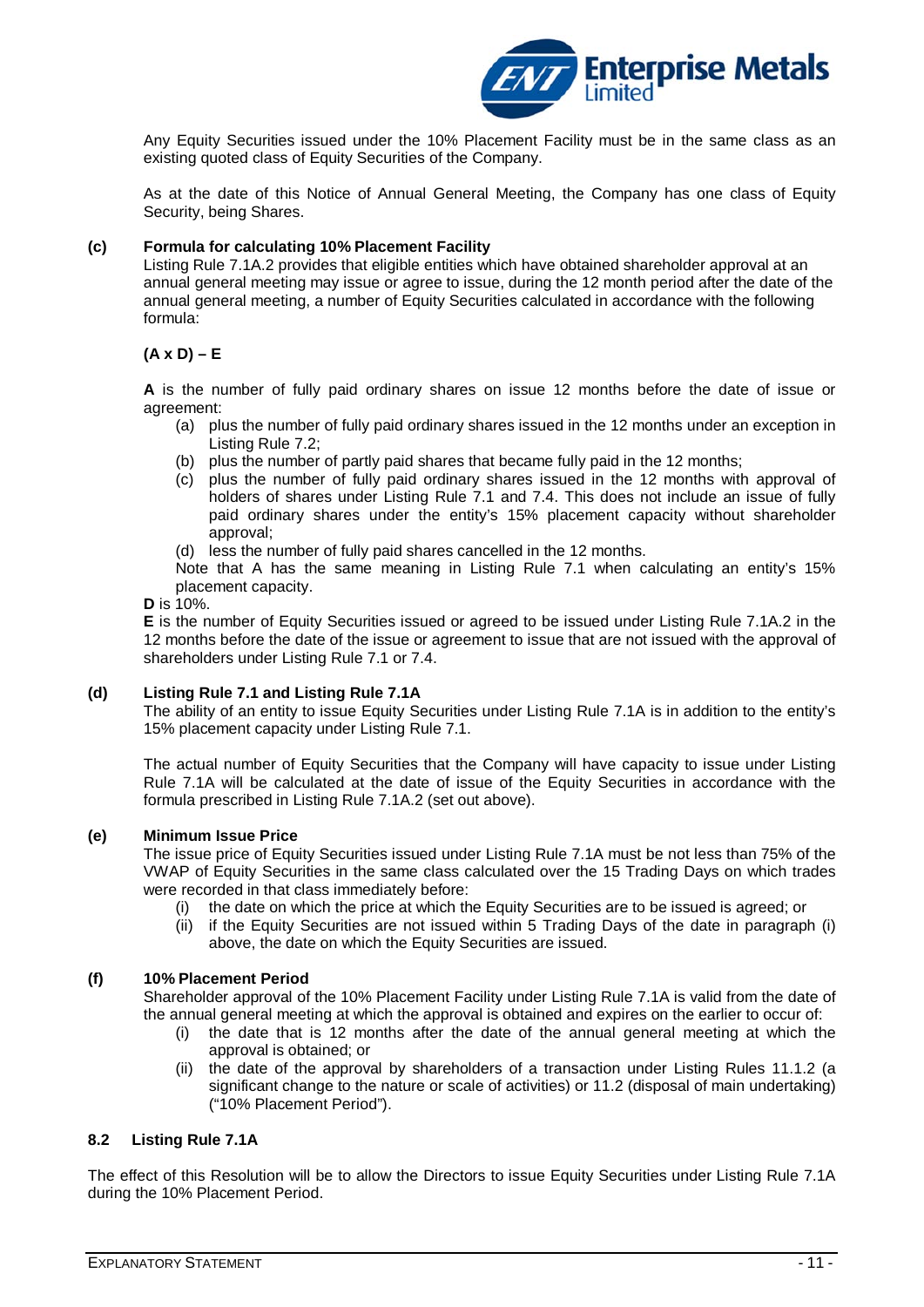

Resolution 7 is a special resolution and therefore requires approval of 75% of the votes cast by Shareholders present and eligible to vote (in person, by proxy, by attorney or, in the case of a corporate Shareholder, by a corporate representative).

#### **8.3 Specific information required by Listing Rule 7.3A**

Pursuant to and in accordance with Listing Rule 7.3A, information is provided in relation to the approval of the 10% Placement Facility as follows:

- (a) The Equity Securities will be issued at an issue price of not less than 75% of the VWAP of the Company's Equity Securities in the same class calculated over the 15 Trading Days on which trades were recorded in that class immediately before:
	- (i) the date on which the price at which the Equity Securities are to be issued is agreed; or
	- (ii) if the Equity Securities are not issued within 5 Trading Days of the date in paragraph (i) above, the date on which the Equity Securities are issued.
- (b) If Resolution 7 is approved by Shareholders and the Company issues Equity Securities under the 10% Placement Facility, the existing Shareholders' voting power in the Company will be diluted as shown in the below table. There is a risk that:
	- (i) the market price for the Company's Equity Securities may be significantly lower on the date of the issue of the Equity Securities than on the date of the Annual General Meeting; and
	- (ii) the Equity Securities may be issued at a price that is at a discount to the market price for the Company's Equity Securities on the issue date or the Equity Securities are issued as part of the consideration for the acquisition of a new asset;

which may have an effect on the amount of funds raised by the issue of the Equity Securities.

The below table shows the dilution of existing Shareholders on the basis of the current market price of Shares and the number of ordinary securities for variable 'A' calculated in accordance with the formula in Listing Rule 7.1A(2) as at the date of this Notice. The formula in Listing Rule 7.1A(2) is outlined above. The table below assumes that Resolutions 3 and 4 are passed at the Annual General Meeting and the Company has its full placement capacity available.

The table also shows:

- (i) Two examples where variable 'A' has increased, by 50% and 100%. Variable 'A' is based on the number of Shares the Company has on issue. The number of Shares on issue may increase as a result of issues of ordinary securities that do not require Shareholder approval (for example, a pro rata entitlements issue or scrip issued under a takeover offer) or future specific placements under Listing Rule 7.1 that are approved at a future Shareholders' meeting; and
- (ii) Two examples of where the issue price of ordinary securities has decreased by 50% and increased by 50% as against the current market price.

|                                                              |                                         | <b>Dilution</b>                                  |                               |                                                  |  |
|--------------------------------------------------------------|-----------------------------------------|--------------------------------------------------|-------------------------------|--------------------------------------------------|--|
| Variable 'A' in Listing Rule<br>7.1A2                        |                                         | \$0.016<br>50% decrease in Issue<br><b>Price</b> | \$0.032<br><b>Issue Price</b> | \$0.048<br>50% increase in Issue<br><b>Price</b> |  |
| <b>Current Variable A</b><br>294,685,247 Shares              | 10%<br><b>Voting</b><br><b>Dilution</b> | 29,468,524                                       | 29,468,524                    | 29,468,524                                       |  |
|                                                              | <b>Funds</b><br>Raised                  | \$471,496.38                                     | \$942,992.77                  | \$1,414,489.15                                   |  |
| 50% increase in current<br>Variable A<br>442,027,870 Shares  | 10%<br>Voting<br><b>Dilution</b>        | 44,202,787                                       | 44,202,787                    | 44,202,787                                       |  |
|                                                              | <b>Funds</b><br><b>Raised</b>           | \$707,244.59                                     | \$1,414,489.18                | \$2,121,733.78                                   |  |
| 100% increase in current<br>Variable A<br>589,370,494 Shares | 10%<br>Voting<br><b>Dilution</b>        | 58,937,049                                       | 58,937,049                    | 58,937,049                                       |  |
|                                                              | <b>Funds</b><br>Raised                  | \$942,992.78                                     | \$1,885,985.57                | \$2,828,978.35                                   |  |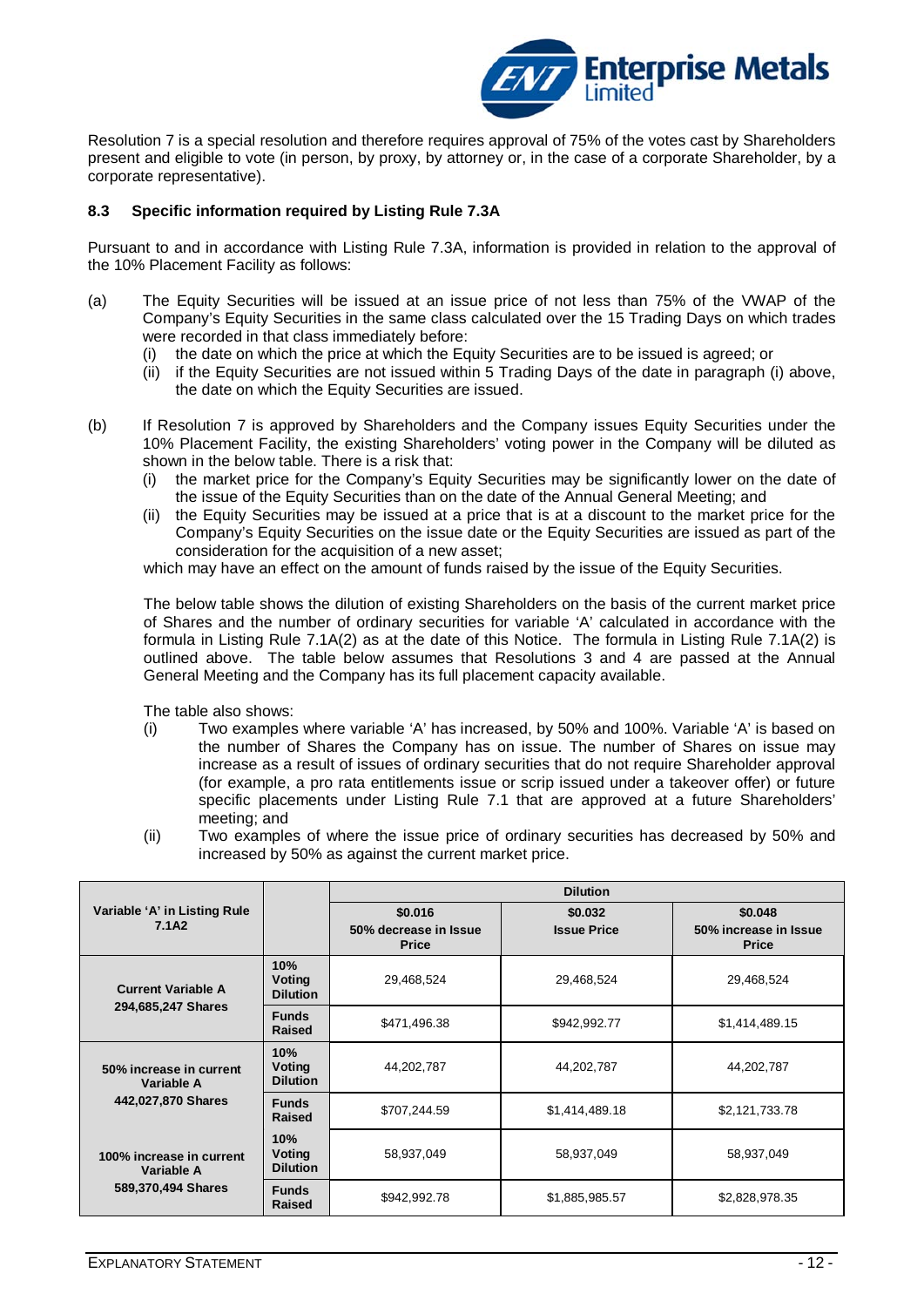

The table has been prepared on the following assumptions:

- (i) The Company issues the maximum number of Equity Securities available under the 10% Placement Facility.
- (ii) No Options are exercised into Shares before the date of the issue of Equity Securities.
- (iii) The 10% voting dilution reflects the aggregate percentage dilution against the issued share capital at the time of issue. This is why the voting dilution is shown in each example as 10%.
- (iv) The table does not show an example of dilution that may be caused to a particular Shareholder by reason of placements under the 10% Placement Facility, based on that Shareholder's holding at the date of the Annual General Meeting.
- (v) The table shows only the effect of issue of Equity Securities under Listing Rule 7.1A, not under the 15% placement capacity under Listing Rule 7.1.
- (vi) The issue of Equity Securities under the 10% Placement Facility consists only of Shares.<br>(vii) The issue price is \$0.032, being the closing price of the Shares on the ASX on 16 Octo
- The issue price is \$0.032, being the closing price of the Shares on the ASX on 16 October 2015.
- (c) The Company will only issue the Equity Securities during the 10% Placement Period. The approval under Resolution 7 for the issue of the Equity Securities will cease to be valid in the event that Shareholders approve a transaction under Listing Rule 11.1.2 (a significant change to the nature or scale of activities) or Listing Rule 11.2 (disposal of main undertaking).
- (d) The Company may seek to issue the Equity Securities for the following purposes:
	- (i) Non-cash consideration for the acquisition of new assets and investments. In such circumstances the Company will provide a valuation of the non-cash consideration as required by Listing Rule 7.1A.3; or
	- (ii) Cash consideration to use the funds raised under the 10% Placement Facility towards continued exploration at the Company's multi-commodity tenement portfolio and/or for general working capital. In addition, the Company may use the cash consideration for the acquisition of new assets and investments.

The Company will comply with the disclosure obligations under Listing Rules 7.1A(4) and 3.10.5A upon issue of any Equity Securities.

- (e) The Company's allocation policy is dependent on the prevailing market conditions at the time of any proposed issue pursuant to the 10% Placement Facility. The identity of the allottees of Equity Securities will be determined on a case-by-case basis having regard to the factors including but not limited to the following:
	- (i) the methods of raising funds that are available to the Company, including but not limited to, rights issues or other issues in which existing security holders can participate;
	- (ii) the effect of the issue of the Equity Securities on the control of the Company;
	- (iii) the financial situation and solvency of the Company; and
	- (iv) advice from corporate, financial and broking advisors (if applicable).

The allottees under the 10% Placement Facility have not been determined as at the date of this Notice of Annual General Meeting but may include existing substantial Shareholders and/or new Shareholders who are not Related Parties or Associates of a Related Party of the Company.

- (f) The Company has not previously obtained Shareholder approval under Listing Rule 7.1A at its 2014 annual general meeting.
- (g) A voting exclusion statement is included in the Notice of Annual General Meeting. At the date of the Notice of Annual General Meeting, the Company has not approached any particular existing Shareholder or security holder or an identifiable class or existing security holder to participate in an issue of Equity Securities pursuant to the Resolution. No existing Shareholder's votes will therefore be excluded under the voting exclusion in this Notice.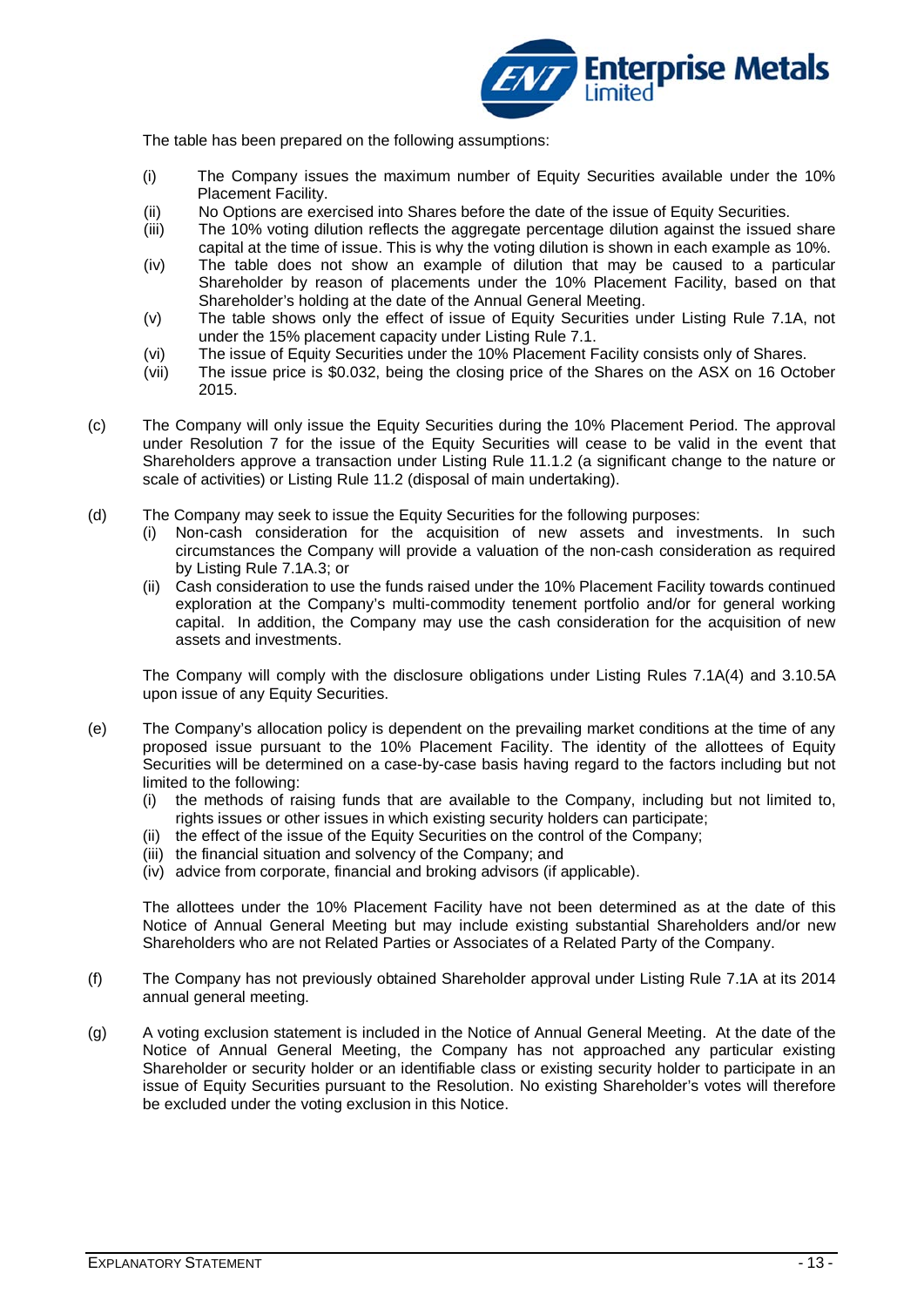

## **9. DEFINITIONS**

In this Explanatory Statement:

**Annual General Meeting** means the meeting of the Shareholders convened for the purposes of considering the Resolutions contained in the Notice of Annual General Meeting.

**ASX** means the Australian Securities Exchange or ASX Limited (ABN 98 008 624 691), as the context requires.

**Board** means the Board of Directors of the Company.

**Closely Related Party** of a member of the Key Management Personnel means:

- (a) a spouse or child of the member;
- (b) a child of the member's spouse;
- (c) a dependent of the member or the member's spouse;
- (d) anyone else who is one of the member's family and may be expected to influence the member, or be influenced by the member, in the member's dealing with the entity;
- (e) a company the member controls; or
- (f) a person prescribed by the *Corporations Regulations 2001 (Cth*).

**Company** means Enterprise Metals Limited, ACN 123 567 073.

**Corporations Act** means the Corporations Act 2001 (Cth).

**Director** means a director of the Company.

**Enterprise** means Enterprise Metals Limited, ACN 123 567 073.

**Equity Securities** has the same meaning as in the Listing Rules.

**Explanatory Statement** means the explanatory statement accompanying the Notice of Annual General Meeting.

**Key Management Personnel** has the same meaning as in the accounting standards and broadly includes those persons having authority and responsibility for planning, directing and controlling the activities of the Company, directly or indirectly, including any Director (whether executive or otherwise) of the Company.

**Listing Rules** means the listing rules of the ASX.

**Notice of Annual General Meeting or Notice** means the notice convening the Annual General Meeting accompanying this Explanatory Statement.

**Option** means an option to acquire a Share in the Company.

**Proxy Form** means the form of proxy accompanying this Notice of Annual General Meeting.

**Related Party** means a party so defined by section 228 of the Corporations Act.

**Remuneration Report** means the remuneration report set out in the Directors' report section of the Company's annual financial report for the year ended 30 June 2015.

**Resolution** means a resolution proposed to be passed at the Annual General Meeting and contained in the Notice of Annual General Meeting.

**Section** means a section of the Notice of Annual General Meeting.

**Share** means a fully paid ordinary share in the capital of the Company.

**Shareholder** means a person entered in the Company's register as a holder of a Share.

**WST** means Western Standard Time.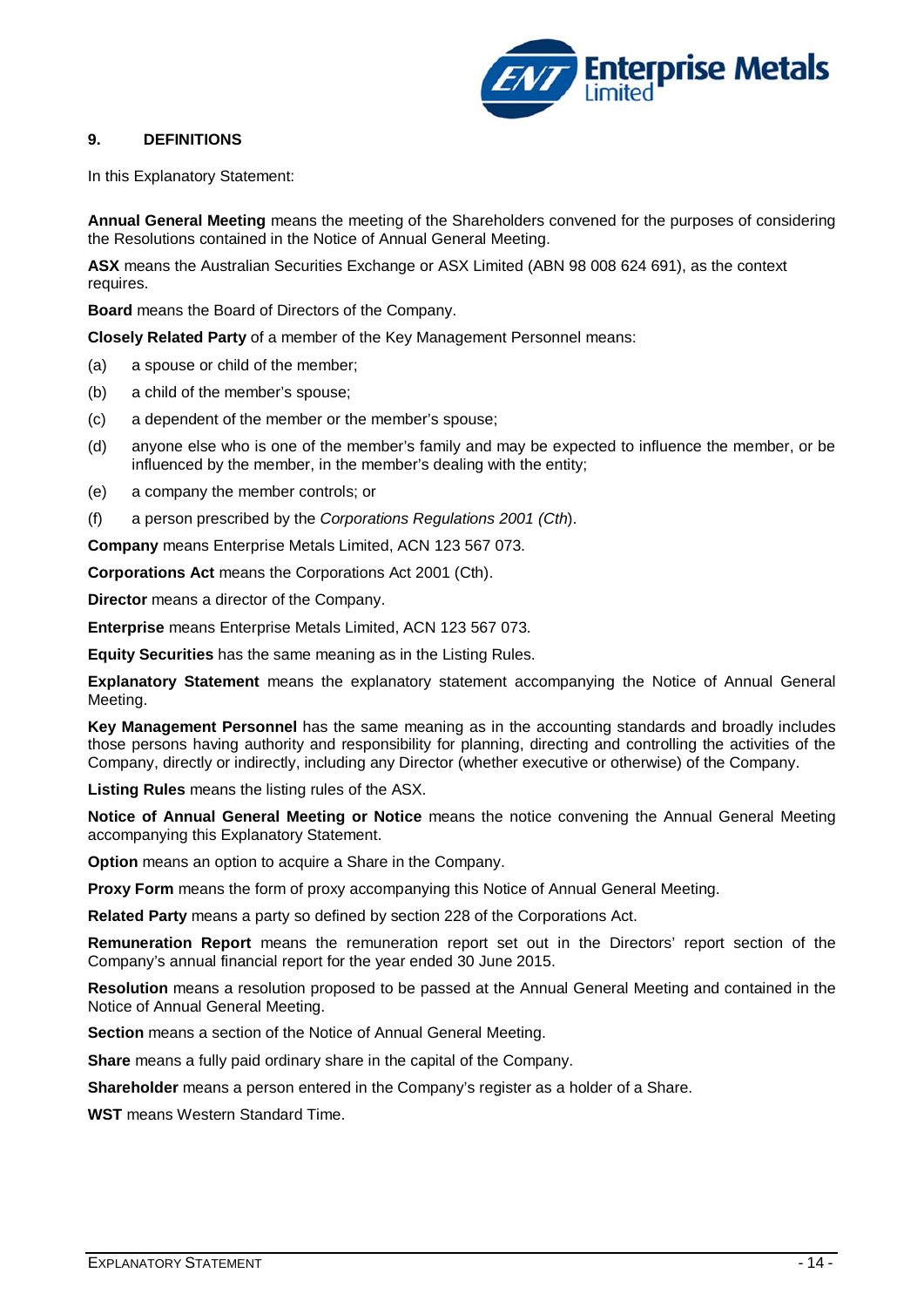

## **ANNEXURE A TERMS AND CONDITIONS OF THE OPTIONS**

- (a) Each Option gives the holder (**Optionholder**) the right to subscribe for one (1) fully paid ordinary shares (**Share**). To obtain the right given by each Option, the Optionholder must exercise the Options in accordance with these terms and conditions.
- (b) The Options will vest immediately on issue.
- (c) The Options will expire at 5.00pm (WST) on 10 August 2017 (**Expiry Date**). Any Option not exercised before the Expiry Date will automatically lapse on the Expiry Date.
- (d) The amount payable upon exercise of each Option will be \$0.05 (**Exercise Price**).
- (e) The Options may be exercised in whole or in part.
- (f) Optionholders may exercise their Options by lodging with the Company, before the Expiry Date:
	- (1) a written notice of exercise of Options specifying the number of Options being exercised; and
	- (2) a cheque or electronic funds transfer for the Exercise Price for the number of Options being exercised (**Exercise Notice**).
- (g) An Exercise Notice is only effective when the Company has received the full amount of the Exercise Price in cleared funds.
- (h) Within 10 Business Days of receipt of the Exercise Notice accompanied by the Exercise Price, the Company will allot the number of ordinary shares required under these terms and conditions in respect of the number of Options specified in the Exercise Notice.
- (i) The Options will not be transferable without the consent of the Board.
- (j) All Shares allotted upon the exercise of Options will upon allotment rank pari passu in all respects with other Shares.
- (k) The Company will not apply for quotation of the Options on ASX. However, the Company will apply for quotation of all Shares allotted pursuant to the exercise of the Options on ASX within 10 Business Days after the allotment of those Shares.
- (l) If at any time the issued capital of the Company is reconstructed, all rights of the Optionholder are to be changed in a manner consistent with the Corporations Act and the ASX Listing Rules at the time of the reconstruction.
- (m) There are no participating rights or entitlements inherent in the Options and the Optionholder will not be entitled to participate in new issues of capital offered to Shareholders during the currency of the Options. However, the Company will ensure that for the purposes of determining entitlements to any such issue, the record date will be at least 6 Business Days after the issue is announced. This will give the Optionholder the opportunity to exercise the Options prior to the date for determining entitlements to participate in any such issue.
- (n) In the event the Company proceeds with a pro rata issue (except a bonus issue) of securities to shareholders after the date of issue of the Options, there is no right to change the Exercise Price of an Option nor the number of securities over which the Option can be exercised.
- (o) In the event the Company proceeds with a bonus issue of securities to shareholders after the date of issue of the Options, the number of securities over which an Option is exercisable may be increased by the number of securities which the Optionholder would have received if the Option had been exercised before the record date for the bonus issue.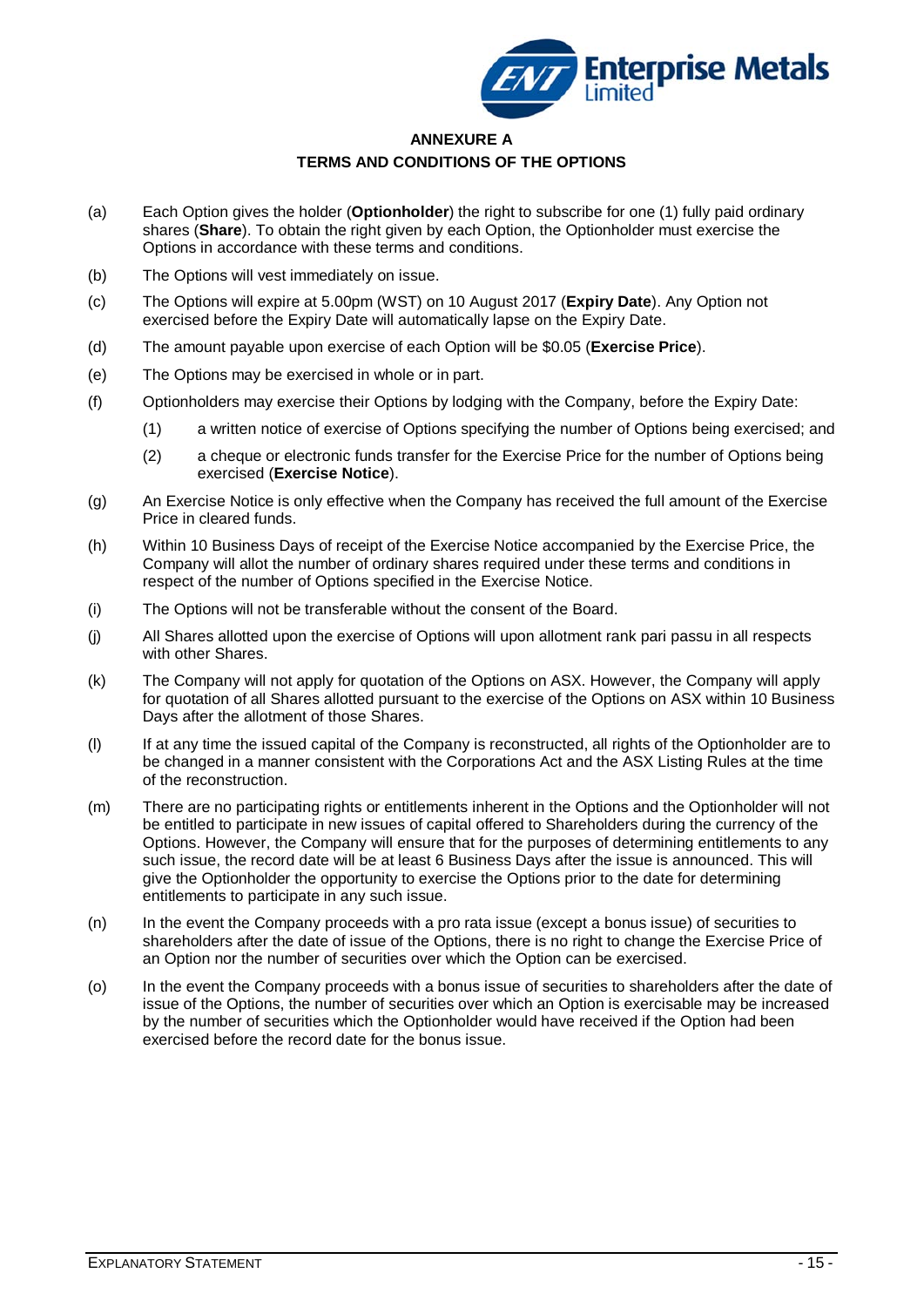#### **ENTERPRISE METALS LIMITED ACN 123 567 073 PROXY FORM**

| Name:      |  |  |
|------------|--|--|
| Address:   |  |  |
| SRN / HIN: |  |  |

## **Appointment of Proxy**

I/We being a member/s of Enterprise Metals Limited and entitled to attend and vote hereby appoint

| the Chairman   | 0R. | <b>PLEASE NOTE:</b> Leave this box |
|----------------|-----|------------------------------------|
| of the Meeting |     | blank if you have selected the     |
| (mark with an  |     | Chairman of the Meeting. Do not    |
| 'X')           |     | insert your own name(s).           |

or failing the person so named or, if no person is named, the Chairman of the Annual General Meeting, or the Chairman's nominee, as my/our proxy and to vote in accordance with the following directions, or, if no directions have been given, as the proxy sees fit, at the Annual General Meeting of Enterprise Metals Limited to be held at the offices of Grant Thornton, 1/10 Kings Park Road, West Perth, Western Australia at 10.00am on Tuesday, 24 November 2015 and at any postponement or adjournment thereof.

**The Chairman of the Meeting intends to vote undirected proxies in favour of each of the items of business.**

**I/We acknowledge that Resolution 1 and Resolutions 5 and 6 relate to the remuneration of Key Management Personnel, and that the Chairman intends to vote any undirected proxies in favour of this Resolution. I/We expressly authorise the Chairman to exercise my/our proxy even though Resolution 1 and Resolutions 5 and 6 are connected directly or indirectly with the remuneration of a member of the Key Management Personnel.**

## **Votes on items of business**

(Voting directions to your proxy – please mark **X** to indicate your directions)

|                                                                                                                                                  |                                                                     |                                                                                                            | <b>FOR</b>  | <b>AGAINST</b>           | ABSTAIN*                   |
|--------------------------------------------------------------------------------------------------------------------------------------------------|---------------------------------------------------------------------|------------------------------------------------------------------------------------------------------------|-------------|--------------------------|----------------------------|
| <b>Resolution 1</b>                                                                                                                              | <b>Adoption of Remuneration Report</b>                              |                                                                                                            |             |                          |                            |
|                                                                                                                                                  | <b>Resolution 2</b> Re-election of Dr Allan Trench                  |                                                                                                            |             |                          |                            |
| <b>Resolution 3</b>                                                                                                                              | <b>Ratification of Share Placement</b>                              |                                                                                                            |             |                          |                            |
|                                                                                                                                                  | <b>Resolution 4</b> Ratification of Option Issue                    |                                                                                                            |             |                          |                            |
|                                                                                                                                                  | <b>Resolution 5</b> Approval to Issue Shares in Lieu of Fees - Wang |                                                                                                            |             |                          |                            |
| <b>Resolution 6</b>                                                                                                                              | Approval to Issue Shares in Lieu of Fees - Trench                   |                                                                                                            |             |                          |                            |
|                                                                                                                                                  | <b>Resolution 7</b> Approval of 10% Placement Facility              |                                                                                                            |             |                          |                            |
|                                                                                                                                                  |                                                                     | *If you mark the abstain box for a particular item, you are directing your proxy not to vote on that item. |             |                          |                            |
|                                                                                                                                                  | Appointment of a second proxy                                       |                                                                                                            |             |                          |                            |
|                                                                                                                                                  |                                                                     | If two proxies are being appointed, the proportion of voting rights this proxy represents is               |             |                          | %.                         |
| Authorised signature(s) This section must be signed in accordance with the instructions overleaf to enable<br>your directions to be implemented. |                                                                     |                                                                                                            |             |                          |                            |
|                                                                                                                                                  |                                                                     |                                                                                                            |             |                          |                            |
| <b>INDIVIDUAL/</b>                                                                                                                               |                                                                     | <b>SECURITY HOLDER 2</b>                                                                                   |             | <b>SECURITY HOLDER 3</b> |                            |
| <b>SECURITY HOLDER 1</b>                                                                                                                         |                                                                     | Director                                                                                                   |             |                          | Director/Company Secretary |
| Individual/Sole Director and<br>Sole Company Secretary                                                                                           |                                                                     |                                                                                                            |             |                          |                            |
| Signed this                                                                                                                                      | day of                                                              | 2015                                                                                                       |             |                          |                            |
| <b>Contact Details</b>                                                                                                                           | <b>Name</b>                                                         |                                                                                                            | Telephone _ |                          |                            |

PROXY FORM